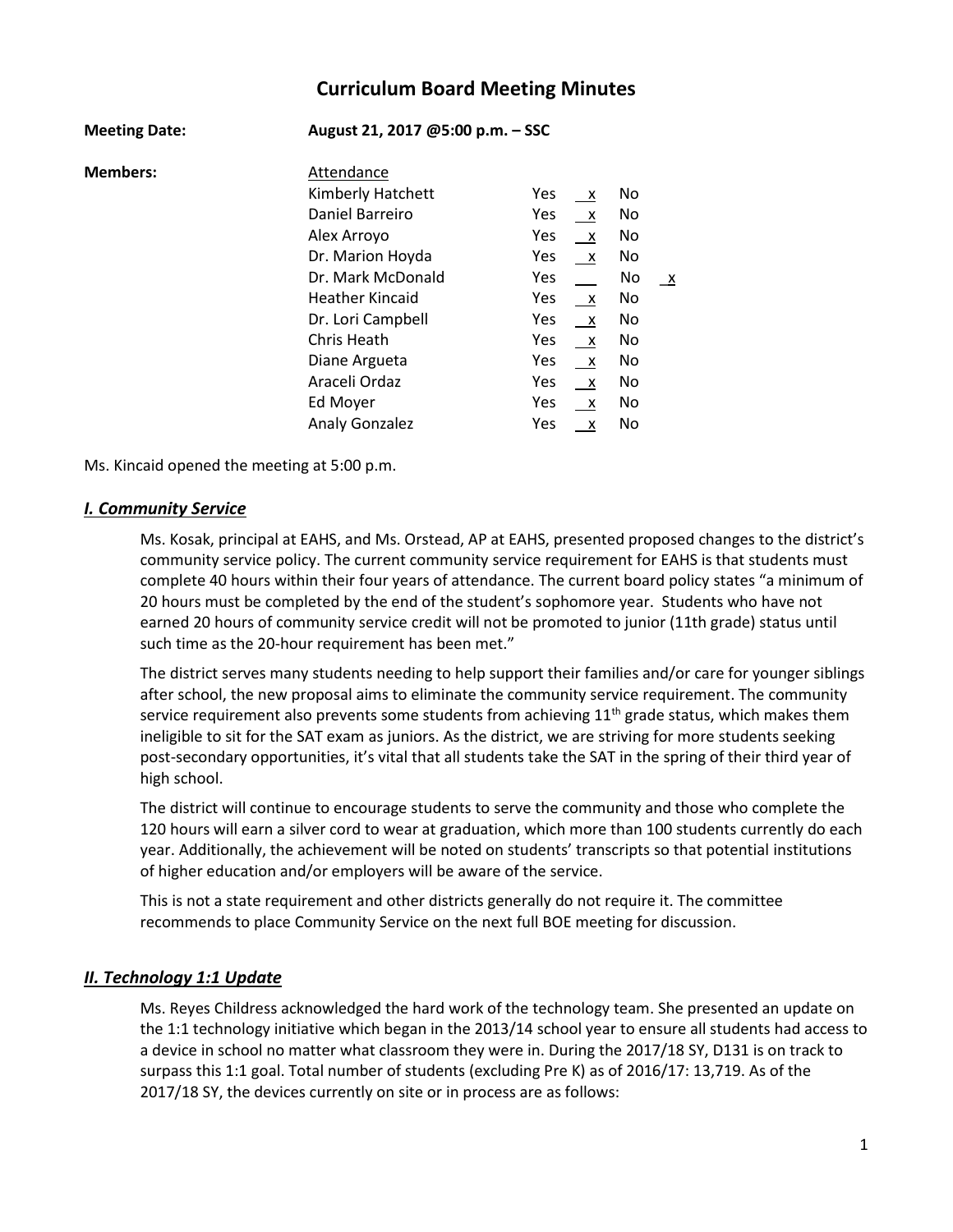- 531 Total Carts
- 16,395 Total Student Devices
- 8,100 iPads & 8,295 laptops

All elementary and middle schools will be at a 1:1 plus ratio; EAHS will have 3,025 devices for 3,839 students, equaling 79%.

Reasons for more devices than students are as follows:

- Carts are equipped with 30 devices; many class sizes are below 30 students.
- Overage in carts is needed to prevent loss of instructional time due to malfunction or damage of devices.
- **•** Specific devices are needed for various assessments.

In an effort to better align technology devices with curriculum demands, resources, and assessments, the following goals have been established:

### **Elementary**

- Kinder thru 2nd Grades 1:1 classroom iPad carts accomplished
- 3rd 5th Grades 1:1 cart per classroom (30% iPads, 70 % laptops)

### **Middle School**

- ELA & Social Studies 1:1 laptop cart per classroom
- Math 1:1 iPads or laptop cart per classroom
- Science 1:1 tablet cart per classroom accomplished

### **High School**

- ELA & Social Studies 1:1 laptop cart per classroom
- Math & Science 1:1 iPads or laptop carts per classroom

Question was asked: How often are we rotating bringing in new devices, due to changes in technology? Ms. Reyes Childress explained district is on a three-year cycle for laptops and slightly longer on iPads.

## *III. PARCC and SAT Assessment Updates*

Mr. Moyer presented last year's PARCC and SAT data. This is preliminary district data after all corrections have been done – final scores will be available at the end of September/beginning of October. District shows an overall, incremental improvement of PARCC scores in SY 2016/17 over SY 2015/16. Mr. Moyer stated state averages for PARCC are not yet available, but once they are, he will include that data in his presentation for comparison purposes. The district trend is that most students in all grade levels are in Level 2 of PARCC scoring, which indicates "partially met expectations."

Mr. Moyer believes this means the district needs to become laser focused on Tier 1, core instruction with all students. Ms. Kincaid added that one of the things the district doing is shifting the professional development focus from language arts to math for SY 2018. Given the fact that new curriculum resources were put into place last year (in math and reading) the overall takeaway is positive.

Mr. Moyer also presented SAT data for the high school. The majority of D131's students are in the "need to strengthen skills" band in math and evidence-based reading and writing (EBRW), the district's scores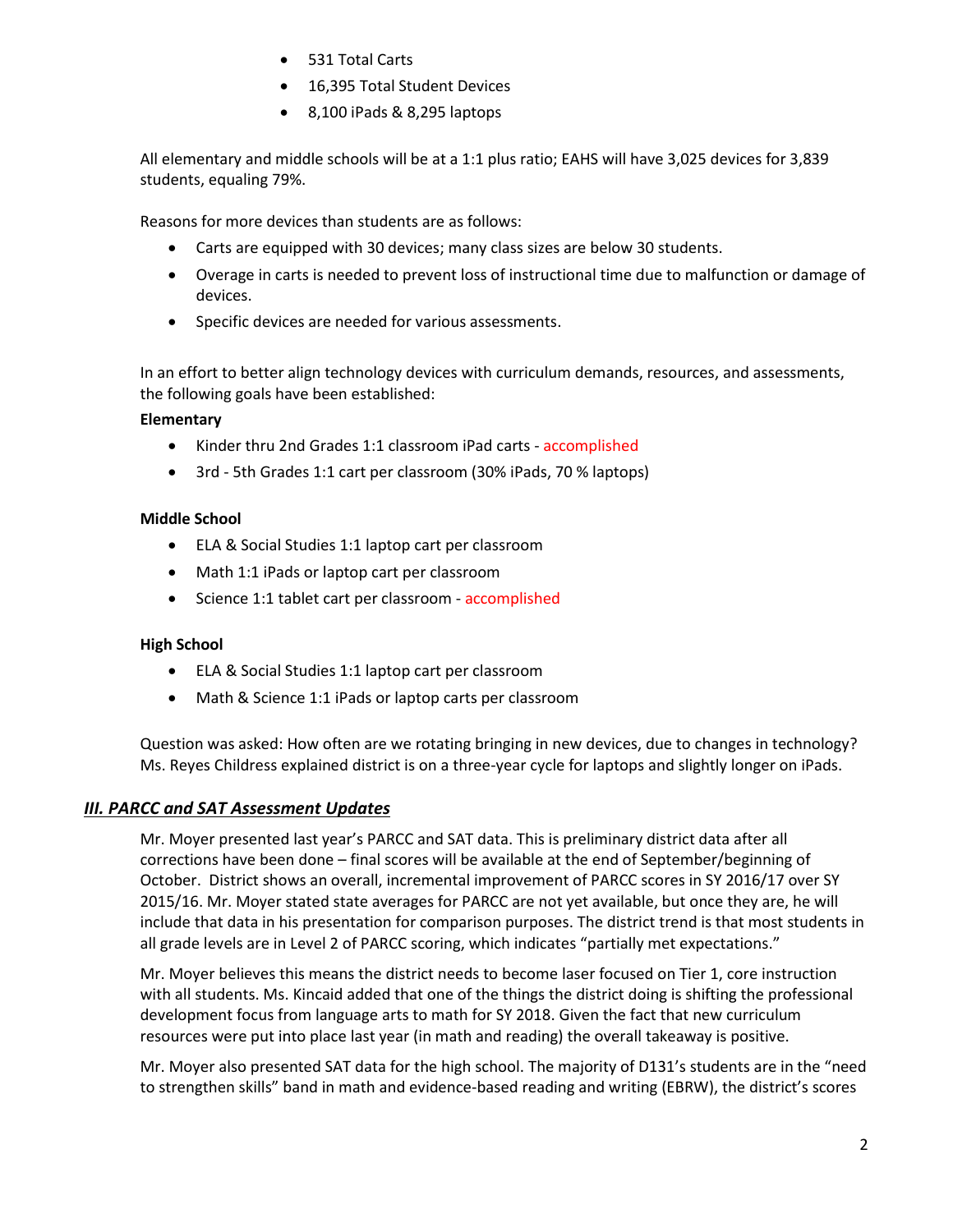are slightly better but still need improvement. Ms. Hatchett requested further performance information on subgroups. Mr. Moyer agreed he can break out the data that way.

Finally, Mr. Moyer presented AP results. The number of students taking AP tests at EAHS has steadily risen over the past six years. The percentage of students with a score of 3 or above (which indicates college success in comparable class) is rising – it hovers around the upper 30s. The state percentage stands at 65% of students scoring at a 3 or above. Dr. Hoyda pointed out that part of the rationale for having more students take AP classes is to show students the rigor of college-level work. The number of AP Scholars has also increased.

### *IV. Seal of Biliteracy & Commendation of Biliteracy*

Ms. Argueta presented. She explained that as of SY 2017/18, the district is going on its third year of providing the Seal of Biliteracy and Commendation of Biliteracy which gives students at the junior and senior level the opportunity to apply for either.

Background info:

- The award is made by EA School District 131 recognizing a student who has attained proficiency in English and one or more other world languages by high school graduation.
- It is a permanent recognition of biliteracy on a student's high school transcript and diploma.
- It serves as a record of attainment of biliteracy for students, employers, and universities.
- It is a statement of accomplishment, and is evidence of a student's readiness for career and college and for engagement as a global citizen.

The breakdown of students who have attained either is as follows:

|                                                          | Spanish/English   French/English |  |
|----------------------------------------------------------|----------------------------------|--|
| <b>Seal of Biliteracy</b>                                | 37                               |  |
| <b>Commendation Towards</b><br><b>Seal of Biliteracy</b> | 14                               |  |

The students take the AP or AAPPL test in order to receive either the Seal or the Commendation in their world language; and the SAT, ACT, or ACCESS test to demonstrate English-language proficiency.

Ms. Argueta has been talking to the high school to increase awareness of these biliteracy initiatives to students. Some parent participation in the form of workshops might be good as well.

#### *V. Preliminary Graduation Update*

Ms. Kincaid presented preliminary graduation data for SY 2017. The four-year graduation rate was 67.17% with 671 graduates and 328 non-graduates, broken down by subgroup. The five-year graduation rate stands at 69.06%. The freshmen on-track data increased from 71.28% in FY 2016 to 75.97% in FY 2017, an increase of almost 5%. This is based only on school-year credits, so it will actually be higher once summer school is factored in.

Ms. Hatchett asked for a plan for those students not on track. Ms. Kincaid mentioned summer school as well as the opportunity for credit recovery during the school year with night school and eAchieve, as well as some off-sequence classes (especially in math) to help. Members of Teaching & Learning met with the high school recently, and they will be doing more data analysis to determine which classes